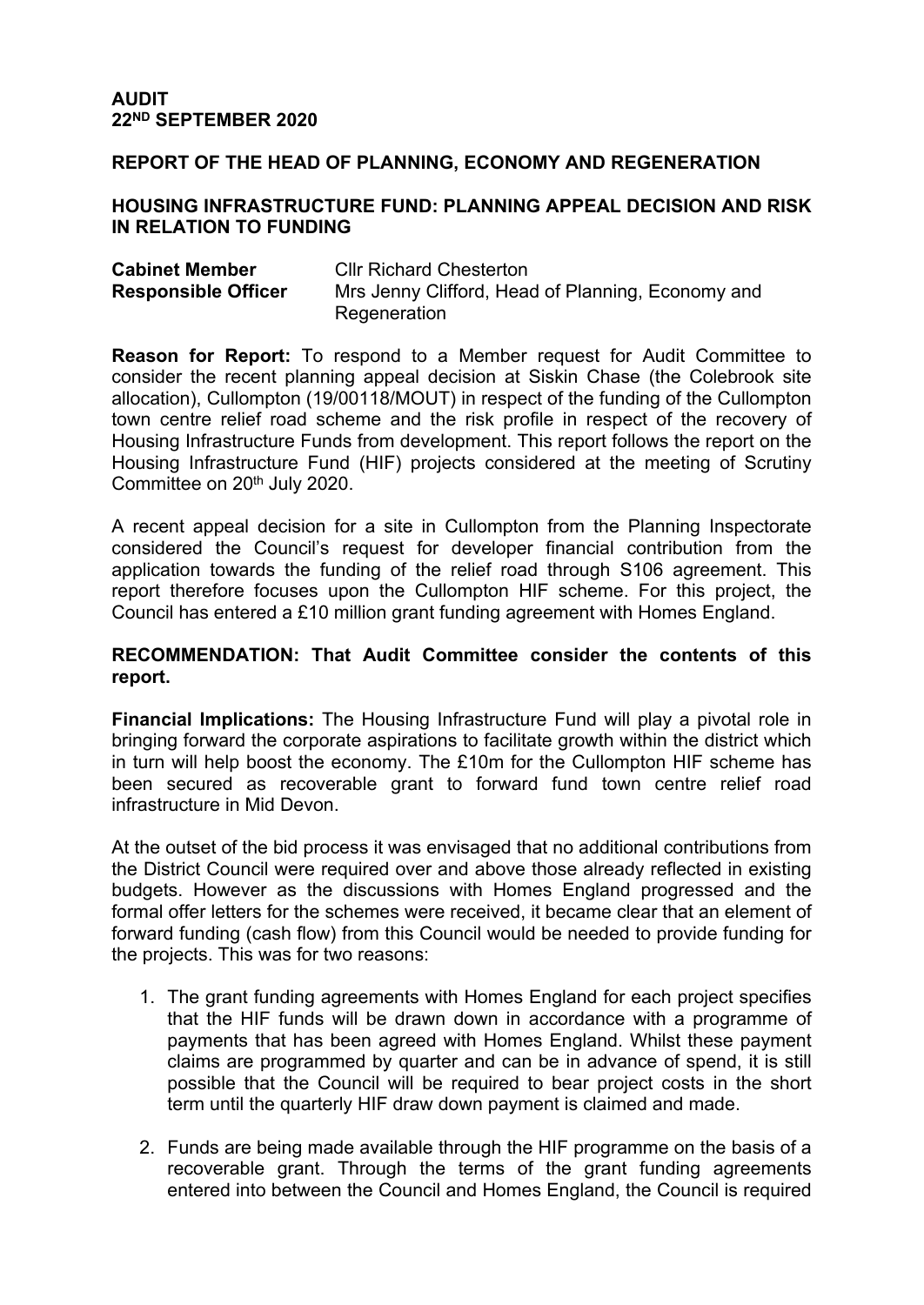to secure the recovery of the HIF funding from housing developers. It is envisaged that this will be via future S106 agreements to be entered into as part of the planning process. This is to ensure that public funds are not subsidising developer profit. There will therefore be a time lag between when monies needed to be expended in order to deliver the infrastructure and the recovery of funding from developers via S106 agreement. For the Cullompton relief road project in particular the overall project is expected to cost at least £15m, with £10m forward funding being provided through HIF. £5m will need to be forward funded by the Council until such time as S106 monies are collected from the housing development that is unlocked by the provision of the road. This report deals with the future negotiation of those funds.

The forward funding of monies for delivery of this project by the Council has been expected to be achieved through utilisation of the Council's existing financial resources and/or taking a loan via the Public Works Loan Board and is reflected in the capital programme. It has been intended that any interest charges accrued in the forward-financing of infrastructure will be clawed-back through s106 arrangements. The financial risk to the Council has previously been assessed as one of phasing to deliver the infrastructure up front for residents' benefit with the anticipated net cost to the Council being zero.

**Budget and Policy Framework:** None directly in terms of the Council's policy framework. The agreed 2020/21 capital programme includes this HIF scheme within the general fund projects and the projects are also built into the medium term financial plan capital programme to 2023/24. The assumptions over forward funding and payback are being kept under review.

**Legal Implications:** This report includes reference to the grant funding agreement that has been entered into between the Council and Homes England. The Council is the accountable body for the projects, although it is being delivered by Devon County Council. The contents and terms of the grant funding agreement has been considered by the Head of Legal (Monitoring Officer) following protracted negotiation with Homes England. At the meeting of Cabinet on 30<sup>th</sup> May 2019 it was resolved as follows:

- 1. To enter into grant funding agreements with Homes England to secure £18.2 million Housing Infrastructure Fund monies and grant delegated authority to the Section 151 Officer in consultation with the Group Manager for Legal Services to finalise and sign the agreements;
- 2. To forward fund the Cullompton town centre relief road and Tiverton Eastern Urban Extension phase 2 junction projects as set out in paragraphs 5.1 and 5.4 including taking out any associated borrowing.

The grant fund agreement was subsequently signed in accordance with the resolution on 4<sup>th</sup> December 2019.

A further area of legal implication is pursuance of S106 legal agreements as part of the planning process in order to secure developer contributions towards the cost of the delivery of the infrastructure in question. It is through this means that the Council proposes to recover the HIF funds as required by the grant funding agreement.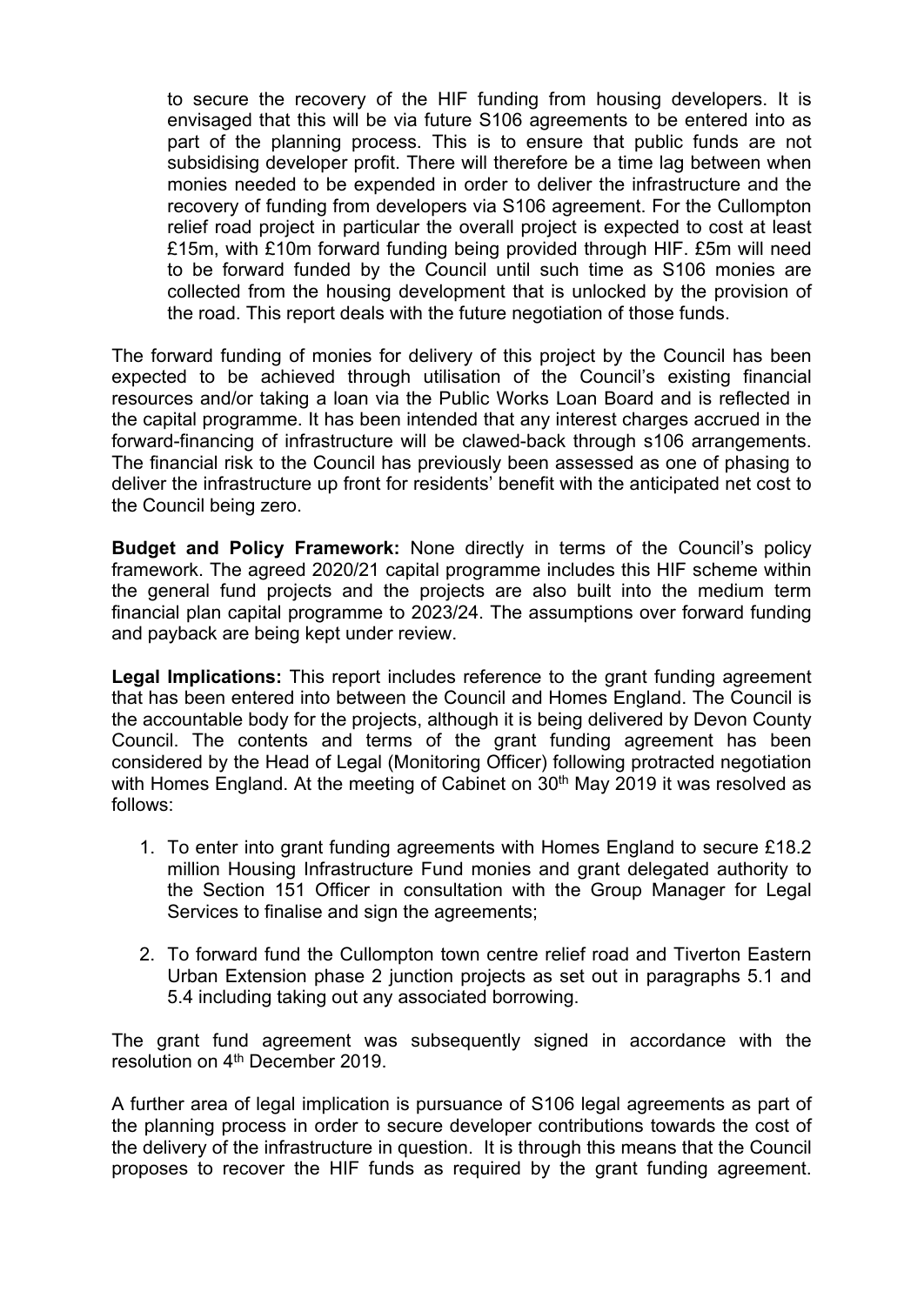Entering into S106 agreements in this way is a standard requirement and would have been sought irrespective of whether this HIF funding was forthcoming or not.

Other legal implications will also arise in connection with the relief road project in terms of land assembly and acquisition, the legal interests of existing sports providers likely to be affected and any loss or substitution of public open space. The adoption and implementation of an Air Quality Action Plan (where an authority has designated one or more Air Quality Management Areas) is a statutory requirement under Part IV of the Environment Act 1995 for Local Air Quality Management (known as the LAQM regime). However the relief road project itself is not be main focus of this report.

A planning application has been submitted to this Council by Devon County Council for the Cullompton town centre relief road to connect Station Road with Duke Street (reference 20/00876/MFUL). This planning application is valid and is currently under consideration and will be referred to a future meeting of Planning Committee for determination. Nothing within this report is considered to affect the assessment, recommendation or future outcome of that application which will be determined on its planning merits under section 70 of the Town and Country Planning Act 1990. Audit Committee is reminded that they are not able to assess an individual planning application and any members of Audit Committee that are also on Planning Committee will need to ensure that their future consideration of that application remains unfettered and that there is no bias, predetermination, or appearance of such.

**Risk Assessment:** The consequences to the authority of not securing an adequate funding package for the infrastructure in question would have been serious as it could have compromised the ability to deliver much needed housing and affect housing land supply. At examination the Local Plan Review Inspector wished to be assured that the Plan was sound and provided deliverable housing sites in the early years of the Plan together with a supply of developable sites later in the Plan with a reasonable prospect of being developed at the point envisaged. The funding agreements with Homes England over both HIF schemes were therefore entered into against this wider background with funding being made available by the Treasury via Homes England specifically to unlock planned housing growth through the provision of key pieces of infrastructure.

To qualify for HIF funding, the proposed infrastructure has needed to meet the HIF scheme criteria and deliverables, as tested through a prolonged due diligence assessment process.

The need to meet agreed project milestones and the fund availability cut off dates remain a significant risk. The grant agreements contain milestone date targets for key stages of each project with the ultimate requirement that the infrastructure be completed by 31 March 2023 (Cullompton) in order to meet funding availability periods. Maintaining progress on the projects and ultimately securing their delivery within the requirements of the grant fund agreements including timescale will be challenging. The grant agreement contains fund clawback provisions. Officers from both Councils will continue to work to de-risk the projects, liaise with Homes England and seek their delivery in accordance with the grant agreements. It should be noted that this does not prejudice or predetermine the assessment and decision making process on the current planning application for the Cullompton relief road project.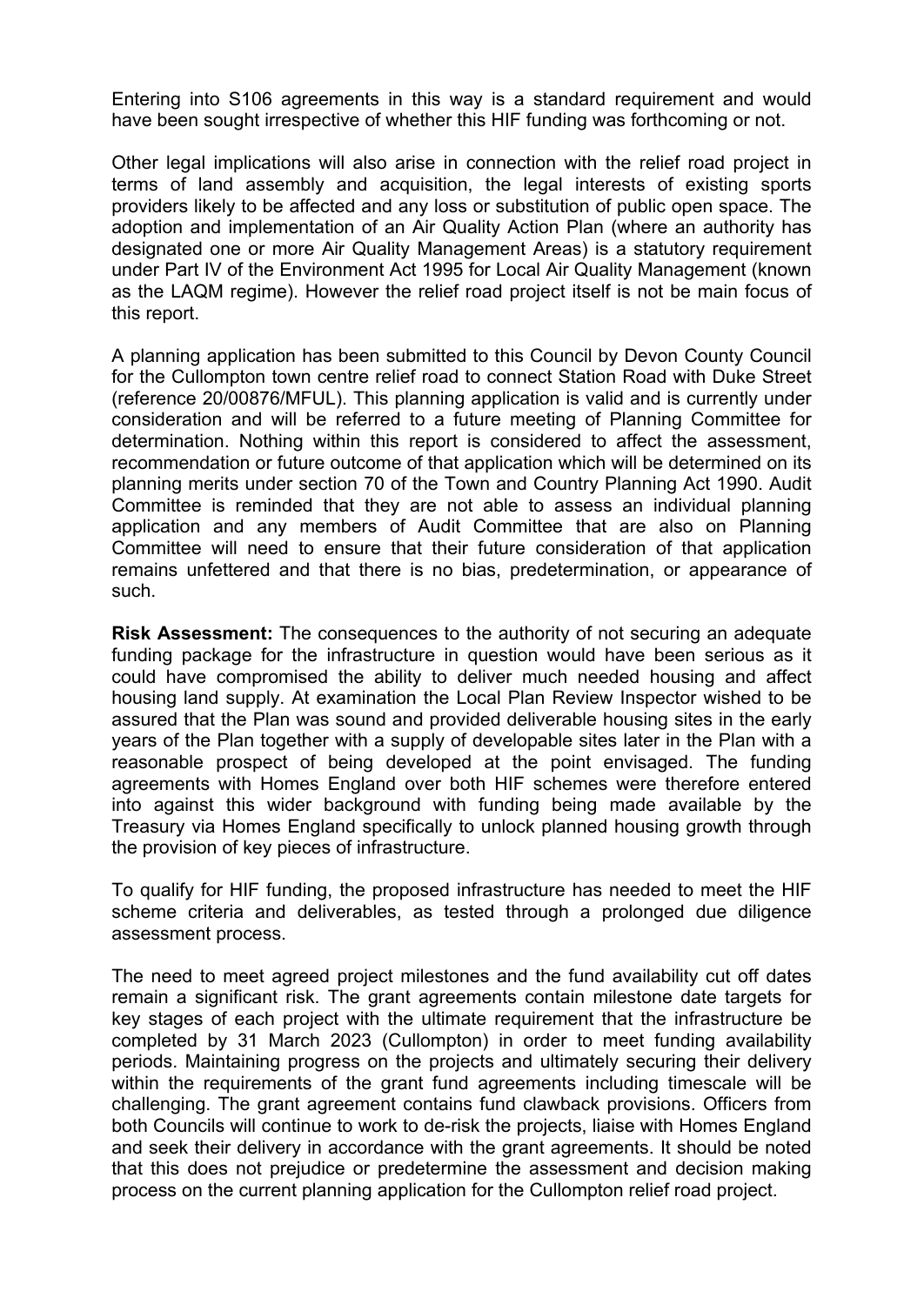There remain particular risks with the Cullompton relief road project. Significant technical work has now been undertaken to support the planning application and its accompanying environmental statement. However more technical work will be needed to support the detailed design and delivery phases post planning. At this time the planning process has not been completed, land remains to be assembled, affected sports facilities moved and replacement sports and recreation space provided. These together with the construction phase result in a very tight timescale.

The recovery of forward funding by the Council via developer S106 agreement payments is dependent upon housing schemes coming forward within the timescale anticipated. The Council's adopted Local Plan and the Local Plan Review set out the policy framework for this. The housing trajectory within the Local Plan Review does not assume that any homes that the relief road will unlock will be delivered within the first five years of the plan. Risk to achieving the required housing delivery rate is therefore reduced. Other forms of risk reduction include proactive working to support activities such as masterplanning that will aid the delivery of the key housing sites in question. Officers will continue to work proactively to deliver these planned for sites, but this is ultimately not under the Council's control. Planning applications for some of these schemes have been received. Again, this does not prejudice or predetermine the assessment and decision making process on these applications.

The impact of COVID-19 upon the economy, the construction industry and housing market are at the time of the writing of this report not fully known and currently present a further risk to achieving project milestones, the delivery of homes and therefore the recovery of HIF funding and the Council's forward funding within the initially expected timescales. Homes England is alive to these risks and has engaged with the Council upon them. It is expected that the impact of COVID-19 will form part of the considerations under the quarterly monitoring requirements for each of the projects. The intention of this monitoring being to have ongoing project engagement and management, to anticipate and respond accordingly to address any concerns and reduce risk of project non delivery or grant fund clawback. These quarterly monitoring returns also include examination of project level risk assessments.

The risks above are primarily project delivery risks. The focus of this report is whether the financial risks associated with the recovery of scheme costs via developer S106 agreements through the planning process have changed as a result of the recent appeal decision on land west of Siskin Chase, Cullompton (Colebroke). These specific risks are addressed in **Appendix 2 to** this report.

**Equalities Assessment:** There are none directly arising from this report.

**Impact on Climate Change**: The HIF scheme in question relates to a highway infrastructure project. On the face of it, this may appear at odds with the Council's climate change declaration and the target of net-zero carbon emissions by 2050. However the Cullompton relief road will deliver wider improvements to air quality within the Cullompton Air Quality Management Area as well as resultant opportunities for improvements to the town centre environment by reducing town centre traffic. Idling cars in queues of traffic waste fuel, impact on air quality and contribute to climate change. The scheme and strategic scale development that it will unlock have / will be subject to environmental impact assessment which will seek to reduce or mitigate impact. The scheme is important to the delivery of development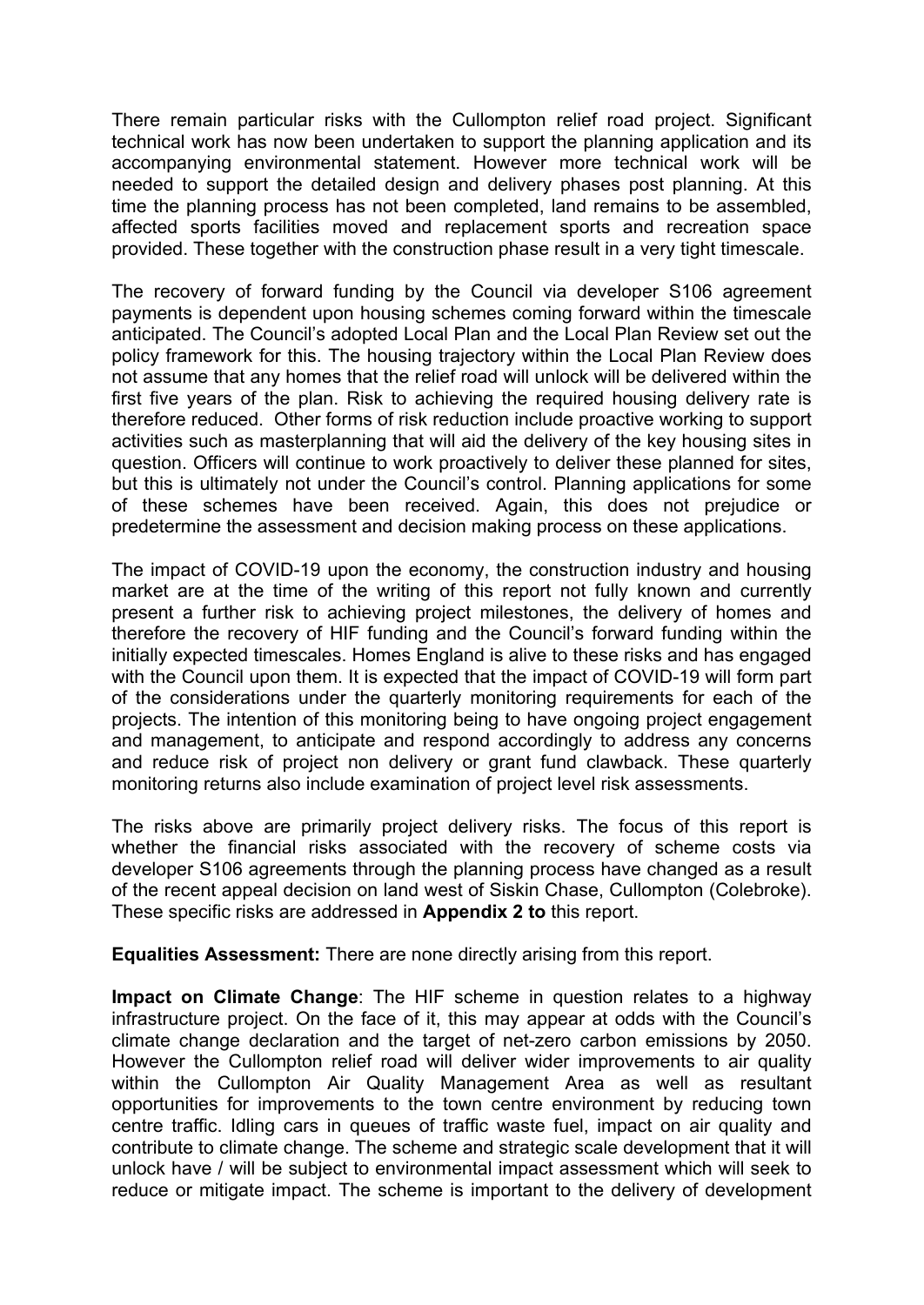within the Local Plan Review which provides for sustainable development up to 2033 and contains policies for the protection and enhancement of the natural as well as the built environment.

**Relationship to Corporate Plan:** This infrastructure project is considered vital to enable development identified in the Local Plan Review to come forward and make a valuable contribution to delivering the priorities of the Corporate Plan 2020 to 2024; Economy, Homes, Community and Environment. In his examination of the Local Plan Review the Inspector was keen to understand the likelihood and timescale for the delivery of the Cullompton town centre relief road and clearly saw it as being crucial to unlocking development planned for in the Cullompton area.

# **1.0 BACKGROUND: HOUSING INFRASTRUCTURE FUND.**

- 1.1 In July 2017 the Government launched its £2.3 billion Housing Infrastructure Fund to finance infrastructure to unlock housing delivery. This funding to be awarded on a highly competitive basis. The Government has made this fund available to:
	- Deliver new physical infrastructure to support new and existing communities;
	- Make more land available for housing in high demand areas, resulting in new additional homes that otherwise would not have been built;
	- Support ambitious local authorities who want to step up their plans for growth and make a meaningful difference to overall housing supply; and
	- Enable local authorities to recycle the funding for other infrastructure schemes, achieving more and delivering new homes in the future.
- 1.2 This Council made two bids for HIF funding with proposals under this fund capped at £10m each. The two schemes relate to highway infrastructure schemes which will unlock development sites identified within the adopted Local Plan and the Local Plan Review which is at a pre-adoption stage. The Council's HIF bids were considered and agreed at the meetings of Cabinet on 31<sup>st</sup> August 2017 and 23<sup>rd</sup> May 2018 with authority granted to make the bids and prioritise that relating to Cullompton.
- 1.3 The funding was offered on the basis of a locally recoverable grant. There is a requirement to recover the HIF funds from development. This Council will retain those funds locally (rather than return them to Homes England) and will need to recycle them into projects or schemes that achieve further accelerated housing delivery. Cabinet at the meeting of 30<sup>th</sup> May 2019 agreed to enter into the grant find agreements and granted delegated authority for their finalisation and signing.

### **2.0 BACKGROUND: CULLOMPTON HIF PROJECT: CULLOMPTON TOWN CENTRE RELIEF ROAD**

2.1 At Cabinet on 23rd May 2018 it was agreed to proceed with the £10 million Cullompton HIF bid on the basis of delivering a town centre relief road to the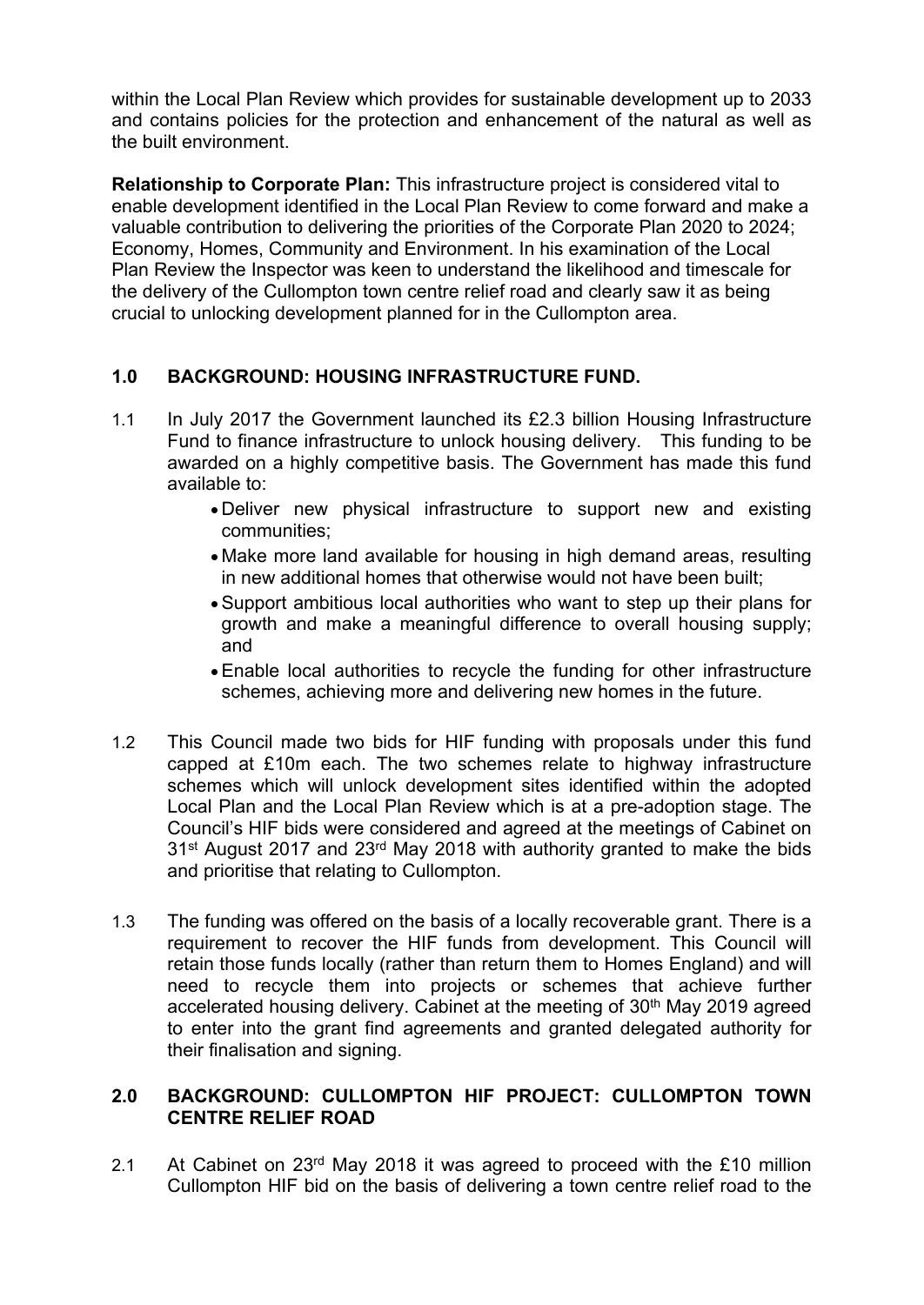east of Cullompton, which will improve capacity at the motorway junction together with achieving a reduction of traffic flows through the town centre resulting in air quality and town centre amenity benefits. The overall project cost was expected to be £15 million, £10 million of which would be through HIF with £5 million from Council forward funding. The HIF bid for Cullompton infrastructure had the support of Cullompton Town Council, Cullompton Neighbourhood Plan Group, Devon County Council, the Local Enterprise Partnership and Neil Parish MP.

- 2.2 Devon County Council and Highways England have raised concerns regarding the capacity of Junction 28 for the M5 and its ability to accommodate additional traffic movements arising from planned developments. Whilst a longer term solution is planned comprising a strategic motorway junction improvement, the delivery of a town centre relief road for Cullompton will more quickly increase capacity at the motorway junction as a first phase of wider improvements. The relief road will facilitate more immediate development proposals to come forward comprising 2,000 homes planned for within the adopted Local Plan and Local Plan Review including a first release of approximately 500 dwellings east of Cullompton which will form part of the Garden Village.
- 2.3 The delivery of the town centre relief road has also been a long held aspiration to reduce traffic flows through the town centre. Cullompton town centre is a designated Air Quality Management Area. The adoption and implementation of an Air Quality Action Plan (where an authority has designated one or more Air Quality Management Areas) is a statutory requirement under Part IV of the Environment Act 1995 for Local Air Quality Management (known as the LAQM regime). Under the regime, Local Authorities have a duty to pursue measures which are designed to improve air quality. The Council's Air Quality Action Plan includes the delivery of a Cullompton town centre relief road as an air quality mitigation measure.
- 2.4 The relief road will reduce traffic through Cullompton town centre, resulting in environmental improvement. The town's Conservation Area is included in the Historic England 'Heritage at Risk' Register where its condition is assessed as being very bad and deteriorating. The Cullompton Heritage Action Zone scheme depends upon the delivery of the relief road to implement the full range of proposals and Historic England has clearly indicated the importance of addressing traffic levels in the town centre via the road and it is a prerequisite to investment in the heritage and town centre environment of Cullompton. The Council has also commenced a masterplanning exercise for the regeneration of the town centre.
- 2.5 At the Cabinet meeting of  $31<sup>st</sup>$  August 2017 a decision was made to give the Cullompton bid highest priority out of Mid Devon's two HIF schemes.
- 2.6 The project has now progressed to the stage of planning application submission. At the time of writing this report the planning application is yet to be determined.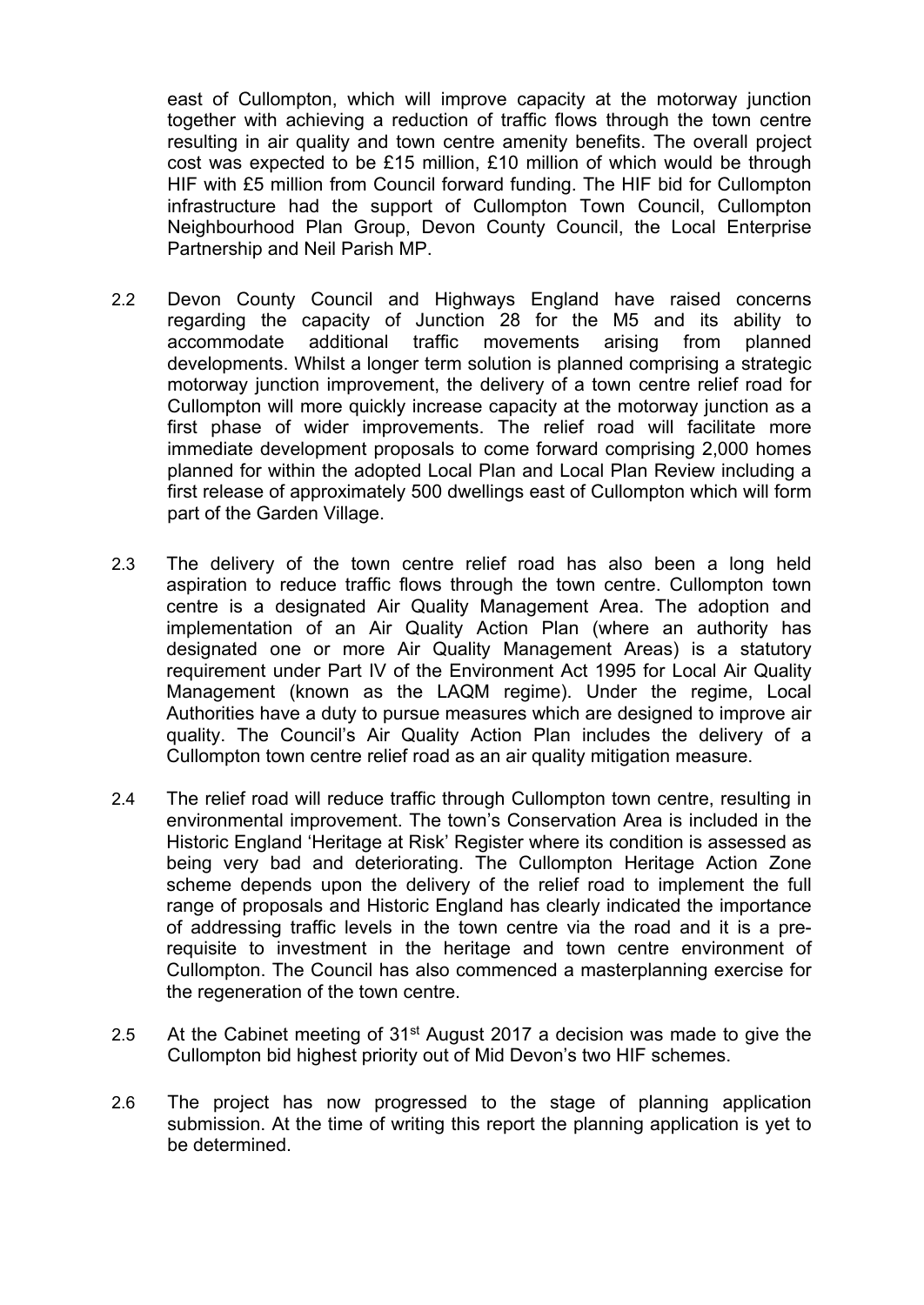#### **3.0 BACKGROUND - GRANT FUNDING AGREEMENT WITH HOMES ENGLAND**

- 3.1 A grant funding agreement with Homes England for the Cullompton scheme was entered into on 4<sup>th</sup> December 2019. A separate agreement has also been entered into with Devon County Council to deliver the infrastructure in question.
- 3.2 The report to Scrutiny Committee on  $20<sup>th</sup>$  July 2020 included a summary of the structure and content of the HIF grant funding agreements which it is not proposed to repeat here, save for the provisions of most relevance to this report which focusses on the recent planning appeal decision. Relevant content includes:
	- The Local Authority agrees to a series of warranties and representations and will be the accountable body for these projects. Of note is the requirement for the Local Authority to recover the HIF grant amount. The mechanism for this is via S106 agreements (planning obligations) with the developers of the housing to be unlocked by the projects. These will need to be negotiated at the time planning permission is granted. Failure to secure an agreement would lead to a shortfall in recovery. The purpose of recovery is to recycle the funding into the delivery of further housing. Any prospect of under recovery would be a matter for discussion with Homes England and there would be a need to show how recovery can be maximised or further housing delivered. The Council has been clear that whilst full recovery will be sought it is likely to be difficult to achieve.
	- Recovered HIF money may be retained by the Local Authority and recycled so it is used for further housing delivery, details of which require agreement in advance.
	- Clawback on default provisions are included to safeguard the position of Homes England, as is the ability to require repayment or recover funds if required under state aid provisions.

# **4.0 BACKGROUND - PROJECT FUNDING AND CASH FLOW**

4.1 For the Cullompton scheme, total project cost has been estimated to be £15 million, £10 million of which will be forward funded by Homes England via the HIF programme. The Council will seek to fund both the £5 million shortfall and locally recover HIF funding through S106 agreements as part of development planning applications. However, the timescale within which S106 payments would be expected lags behind the need to deliver the road scheme quickly to meet Homes England requirements. Accordingly there is a need for the Council to forward fund (cash flow) the £5 million shortfall until S106 funds are received. This has been included in the Council's capital programme for 2020/21 and the medium term financial plan capital programme to 2023/24. It is expected that S106 funds will be received during the next 12 year period, aligning with the Local Plan Review's plan period which goes up to 2033.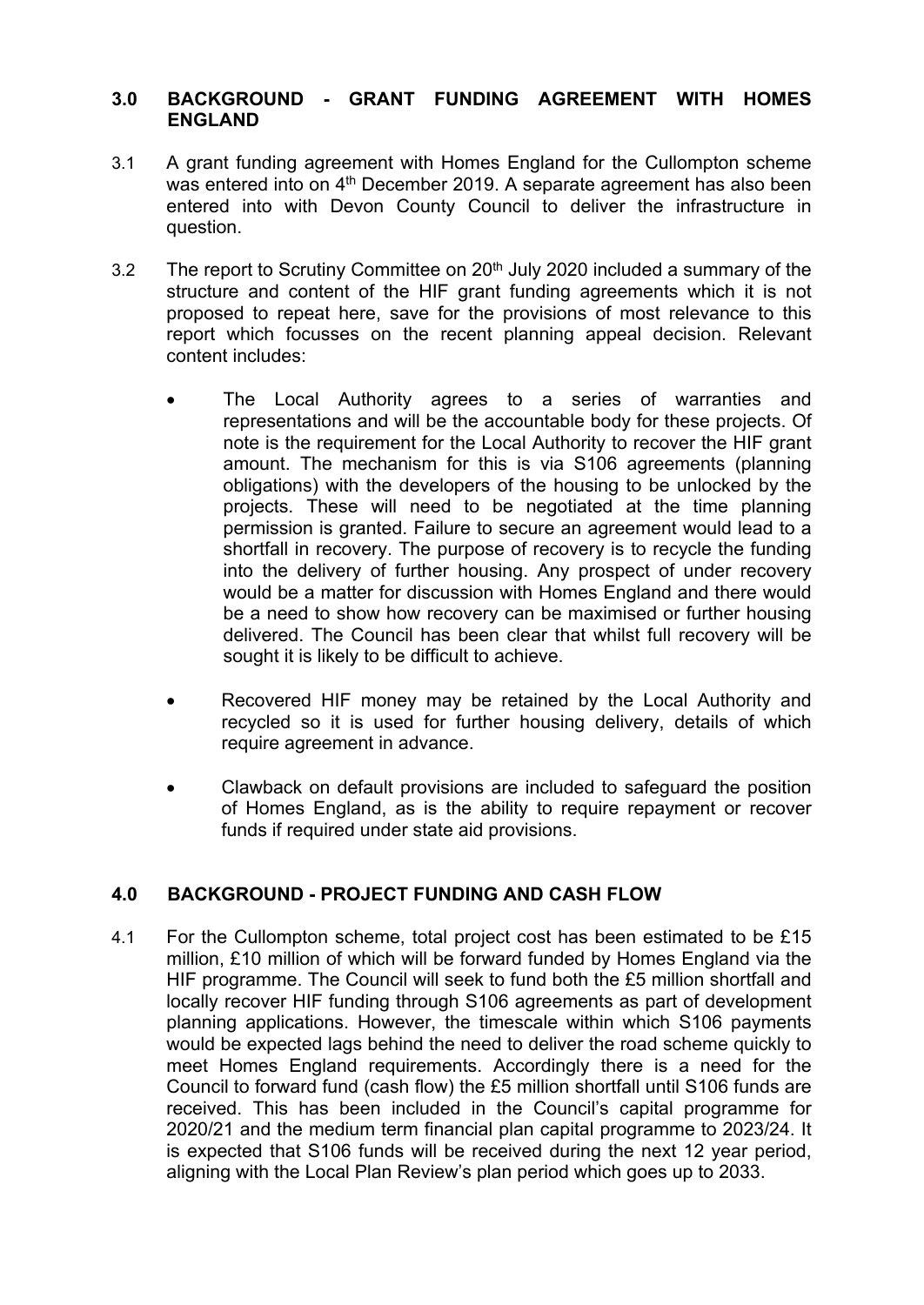4.2 The housing trajectory within the adopted Local Plan Review indicates an anticipated timescale for housing coming forward on the North West Cullompton (CU1) and East Cullompton (CU7) allocations. A third site is Colebrook (allocation CU21). Applications from these sites would be expected to make financial contributions towards the relief road. For the Colebrook site, a planning application for 105 homes was recently allowed at appeal. This report considers this appeal decision and any implications arising from it in more detail.

| <b>Site</b> | Policy          | 20/21 | $\mathbf{\Omega}$<br>Ń<br>$\overline{\phantom{0}}$<br>$\sim$ | ო<br>Q<br>ನಿ | 4<br>Q<br>ო<br>Ñ | ທ<br>4/2<br>$\tilde{\mathbf{N}}$ | 25/26 | ∼<br><b>Z</b><br>ସି | $\infty$<br>Q<br>N<br>$\sim$ | စာ<br>$\sim$<br>œ<br>$\sim$ | 0<br>ო<br>တ<br>$\sim$ | ᠆<br>ო<br>Õ<br>ო | $\mathsf{\alpha}$<br>ო<br>$\overline{\phantom{0}}$<br>ო | ო<br>ო<br>$\mathbf{\Omega}$<br>က | 0    |
|-------------|-----------------|-------|--------------------------------------------------------------|--------------|------------------|----------------------------------|-------|---------------------|------------------------------|-----------------------------|-----------------------|------------------|---------------------------------------------------------|----------------------------------|------|
| <b>NW</b>   | CU <sub>1</sub> | 49    | 100                                                          | 100          | 150              | 150                              | 176   | 100                 | 100                          | 100                         | 100                   | 100              | 100                                                     | 25                               | 1350 |
| Cullompton  |                 |       |                                                              |              |                  |                                  |       |                     |                              |                             |                       |                  |                                                         |                                  |      |
| East        | CU <sub>7</sub> |       |                                                              |              | 50               | 125                              | 175   | 150                 |                              |                             |                       |                  |                                                         |                                  | 500  |
| Cullompton  |                 |       |                                                              |              |                  |                                  |       |                     |                              |                             |                       |                  |                                                         |                                  |      |
| Colebrook   | <b>CU21</b>     | 12    | 25                                                           | 25           | 38               |                                  |       |                     |                              |                             |                       |                  |                                                         |                                  | 100  |

Note: that only the first 500 homes at East Cullompton have been included as these will be unlocked by the relief road. The remainder of homes at East Cullompton will require a further, more substantial motorway junction upgrade.

4.3 The drawdown tranches for the £10 million HIF money for this scheme are programmed by quarter within each financial year. To date claims made under this project total £340,800.40. For each financial year, the HIF funding is programmed to be split as follows:

| Period | Funding                  |
|--------|--------------------------|
| 19/20  | £650,000 (first tranche) |
| 20/21  | £1,827,500               |
| 21/22  | £2,807,046               |
| 22/23  | £4,715,454               |

4.4 The agreement specifies initial payments that are termed first tranche or early release funding which are for specified purposes such as planning and design fees. Initial claims for this funding or part of this funding were required to have been made by a milestone date in March 2020.

# **5.0 PLANNING APPLICATION 19/00118/MOUT AND APPEAL DECISION**

- 5.1 Planning application 19/00118/MOUT sought outline permission for the erection of up to 105 dwellings, associated landscaping, public open space and allotments together with vehicle and pedestrian access from Siskin Chase and pedestrian access from Colebrooke Lane on the now allocated CU7 Colebrook site in Cullompton. For planning application purposes, the site is also known as land west of Siskin Chase. An appeal against non determination was lodged. The Planning Inspector granted planning permission on 6<sup>th</sup> July 2020.
- 5.2 As part of his considerations, the appeal Inspector assessed the content of two mutually exclusive unilateral undertakings submitted by the appellant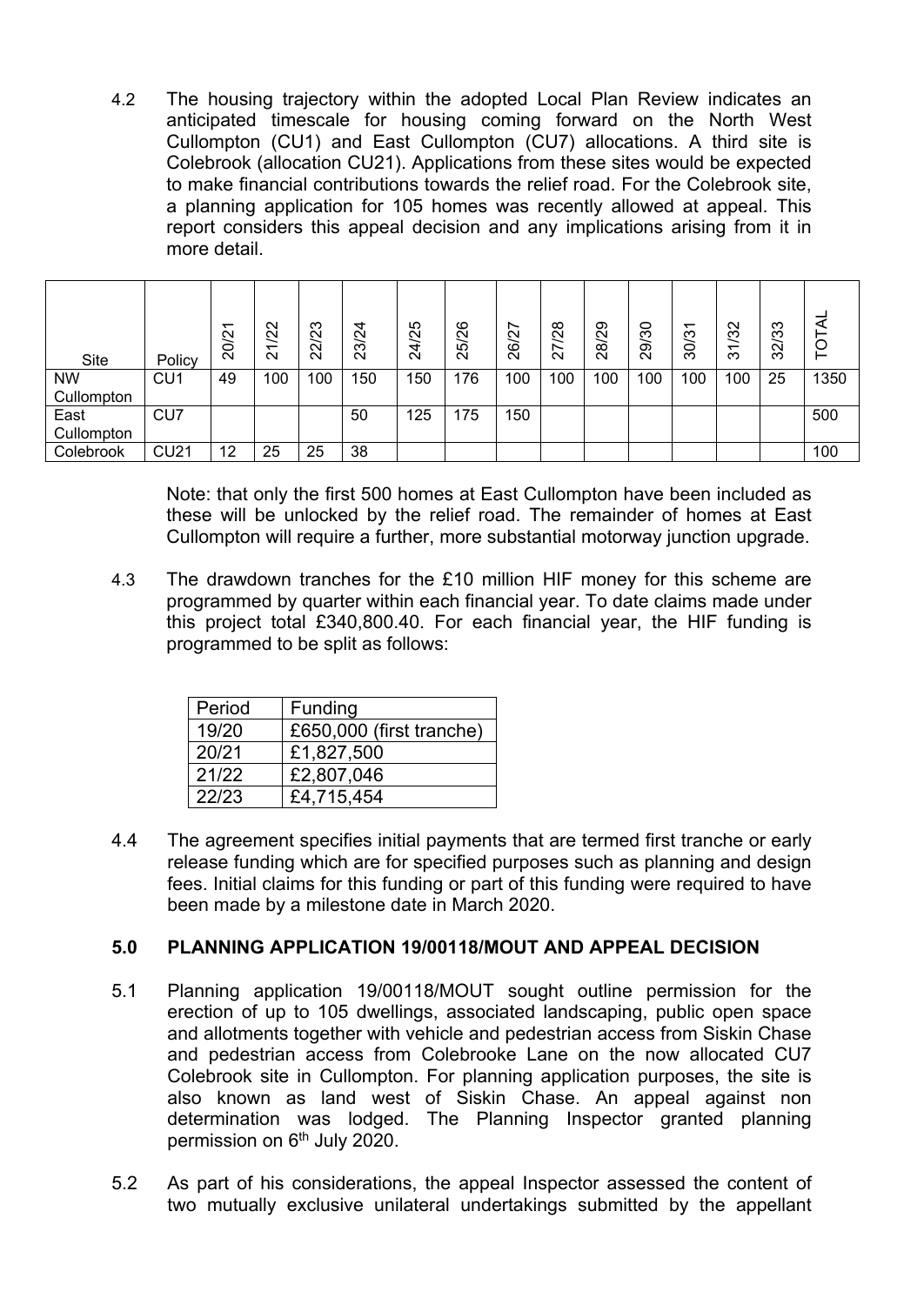under the provisions of section 106 of the Town and Country Planning Act 1990. These included:

- Unilateral undertaking 1 (UU1): affordable housing up to 20%, the transfer of an area of land to facilitate a possible future link road to the north of the site, the submission of a Travel Plan; financial contributions towards the cost of public open space and £787,500 (£7,500 per plot) towards the town centre relief road.
- Unilateral undertaking 2 (UU2): affordable housing up to 35%; the transfer of an area of land to facilitate a possible future link road to the north of the site the submission of a Travel Plan and; financial contributions towards the cost of educational infrastructure, improvements to air quality and public open space

Parts of both unilateral undertakings were in dispute between this Council and the appellant.

- 5.3 A Statement of Common Ground (SCG), agreed between the appellant and Devon County Council as the Highway Authority (HA), has been submitted. Amongst other things, the appellant and the HA agreed that: the development impacts could be accommodated on the surrounding highway network without any significant impacts on the network (in terms of capacity and congestion), or on highway safety with no off-site highway works required and there would be no unacceptable impact on road safety or any severe residual cumulative impact on the highway network.
- 5.4 In respect of the financial contribution towards the town centre relief road, the Inspector commented as follows:

*'36. As noted within the LPR (IR) and the recommended modifications to policy CU21, as well as the SCG with the HA, the development of the appeal site is no longer dependent on the completion of the Cullompton Town Centre Relief Road. The contribution of £7,500 per dwelling in UU1 towards the cost of this road is not therefore necessary for the purpose of making the appeal scheme acceptable in planning terms. This obligation does not satisfy the tests set out within Regulation 122(2) of the Community Infrastructure Levy Regulations 2010 and paragraph 56 of the Frame work. I cannot therefore take it into account in determining the appeal.*

*37. The Council has informed me that in addition to highway safety and congestion issues, financial contributions towards the cost of the Cullompton Town Centre Relief Road would be necessary to mitigate poor air quality within the AQMA. Be that it may, this is a separate issue to funding the construction of the road and an Air Quality Contribution forms part of UU2 which I shall address below.*

*43. The Air Quality Contribution in UU2 amounts to £40,169. (There is separate provision for electricity cabling for electric vehicle charging.) This has been calculated based on methodology provided by Defra's 'Air quality cost guidance' and 'Air quality damage cost appraisal toolkit' with deductions/dwelling based upon the costs of cabling to enable the future*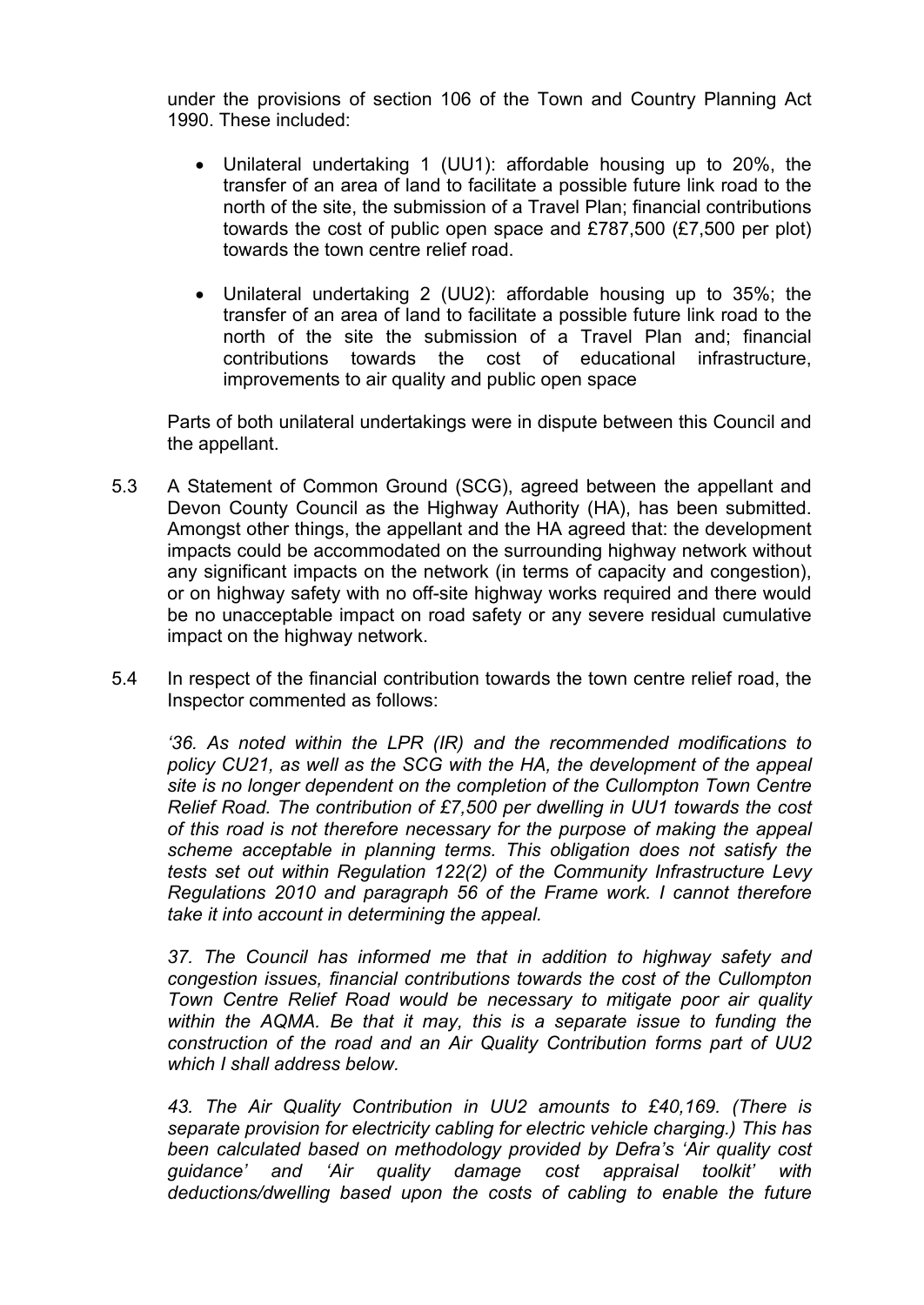*installation of electric vehicle charging points and a Travel Plan. This would be necessary to mitigate the risk of a deterioration in air quality within the AQMA. Whilst it would be substantially less than the figure sought by the Council it would be fairly and reasonably related in scale and kind to the proposed development. It (and the provision for electric cabling) satisfies the tests set out within Regulation 122(2) of the Community Infrastructure Levy Regulations 2010 and paragraph 56 of the Framework. I have therefore take it into account.'*

5.5 A copy of the Inspector's decision letter allowing the appeal is at **Appendix 1** to this report.

#### **6.0 ASSESSMENT OF THE POTENTIAL IMPLICATIONS OF THIS APPEAL DECISION ON FUTURE S106 NEGOTIATIONS TO SECURE FINANCIAL CONTRIBUTION TOWARDS THE CULLOMPTON TOWN CENTRE RELEIF ROAD**

- 6.1 During the consideration of Scrutiny Committee of the report on the Council's HIF projects, the appeal decision referred to above was raised and a report to Audit Committee requested to considered the implications (if any) of the appeal decision upon the ability of the Council to undertake successful future negotiations of developer financial contributions via S106 agreements towards the Cullompton town centre relief road and hence the recovery of HIF monies and Council forward funding.
- 6.2 This assessment is contained within **Appendix 2** to this report. Due to the subject matter of this appendix, namely assessment of whether there are any consequences for the Council's future approach to negotiation with developers to achieve funding for the relief road, the relationship that this has through the HIF agreement and part forward funding role of the Council with the Council's financial interest, this appendix is presented as a Part 2 item as it is considered to be exempt under paragraph(s) 3 of Part 1 of Schedule 12A the Local Government Act 1972 due to it being information relating to the financial or business affairs of any particular person (or authority holding that information).

#### **7.0 CONCLUSIONS**

7.1 The recovery of the HIF funds and this Council's forward funding element is intended to be from development via S106 agreements to be negotiated through the planning process. The recent appeal decision for land west of Siskin Chase considered a proposed financial contribution towards the town centre relief road. The consequences (if any) of this appeal decision upon future negotiations with applicants to secure financial contributions towards the town centre relief road are set out in **Appendix 2**.